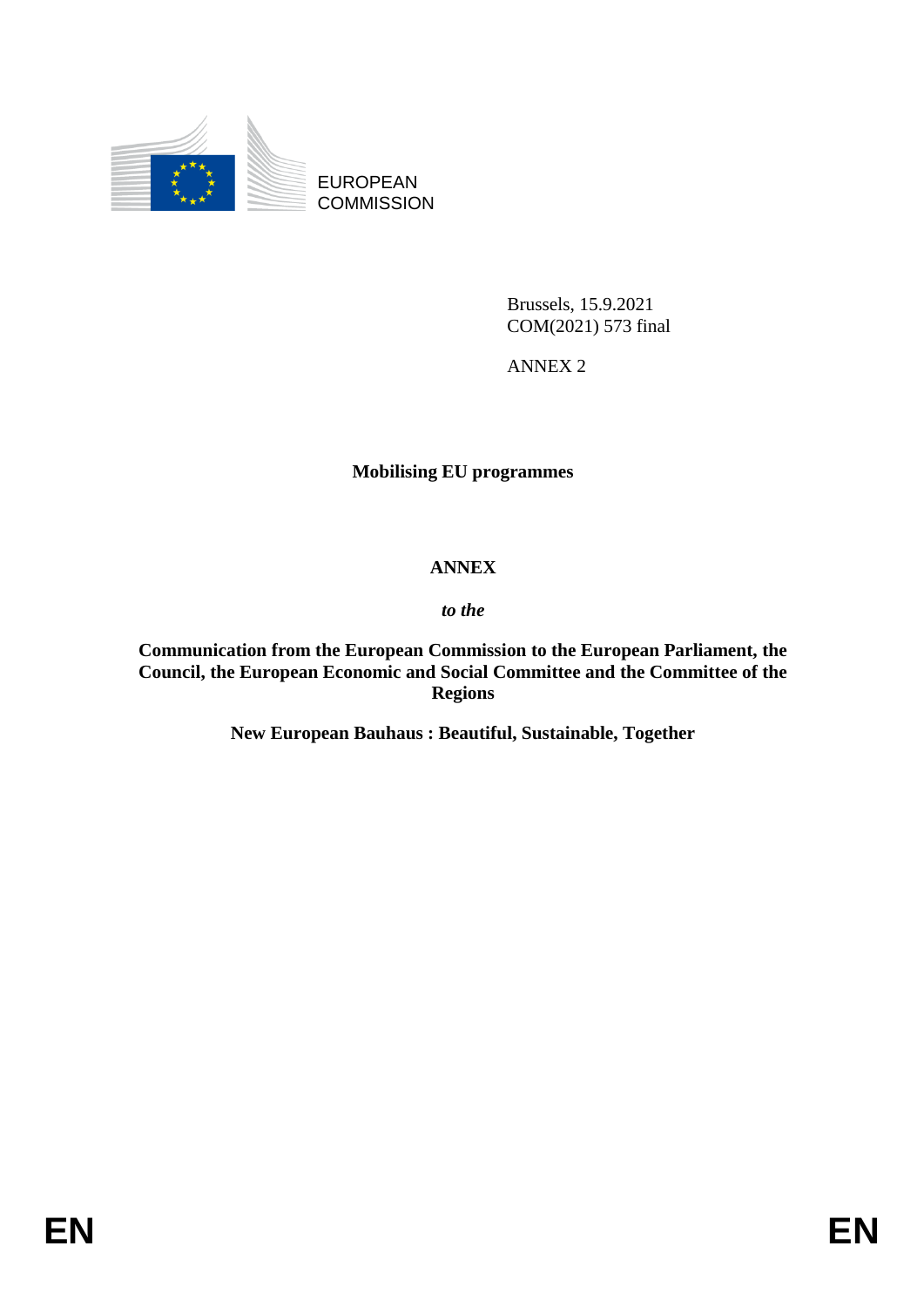# Table of Contents

| A.1.        |                                                                                          |  |
|-------------|------------------------------------------------------------------------------------------|--|
|             | A.1.1. Horizon Europe - Pillar 2 Global challenges and European industrial               |  |
|             |                                                                                          |  |
|             |                                                                                          |  |
|             | A.2. TRANSFORMATION OF THE ENABLING ECOSYSTEM FOR INNOVATION  3                          |  |
|             |                                                                                          |  |
|             |                                                                                          |  |
|             |                                                                                          |  |
|             |                                                                                          |  |
|             | A.3.1. LIFE-New European Bauhaus Knowledge Sharing Platform 4                            |  |
|             | A.3.2. ERASMUS+ activities for youth, school education and teachers 5                    |  |
|             |                                                                                          |  |
|             |                                                                                          |  |
|             |                                                                                          |  |
|             | B.1.1. Horizon Europe - Pillar 2 global challenges & European industrial competiveness 6 |  |
|             | <b>B.2. TRANSFORMATION OF THE ENABLING ECOSYSTEM FOR INNOVATION  7</b>                   |  |
|             |                                                                                          |  |
|             | B.2.2. Horizon Europe - Pillar 2 global challenges & European industrial competiveness 7 |  |
|             |                                                                                          |  |
|             | B.2.4. ERASMUS+ Partnerships for Innovation - Alliances for innovation  8                |  |
|             | B.2.5. ERASMUS+ Partnership for Excellence - Centres of Vocational Excellence (CoVE) 8   |  |
| <b>B.3.</b> |                                                                                          |  |
|             | B.3.1. Horizon Europe - Pillar 2 global challenges & European industrial competiveness 8 |  |
|             |                                                                                          |  |
|             |                                                                                          |  |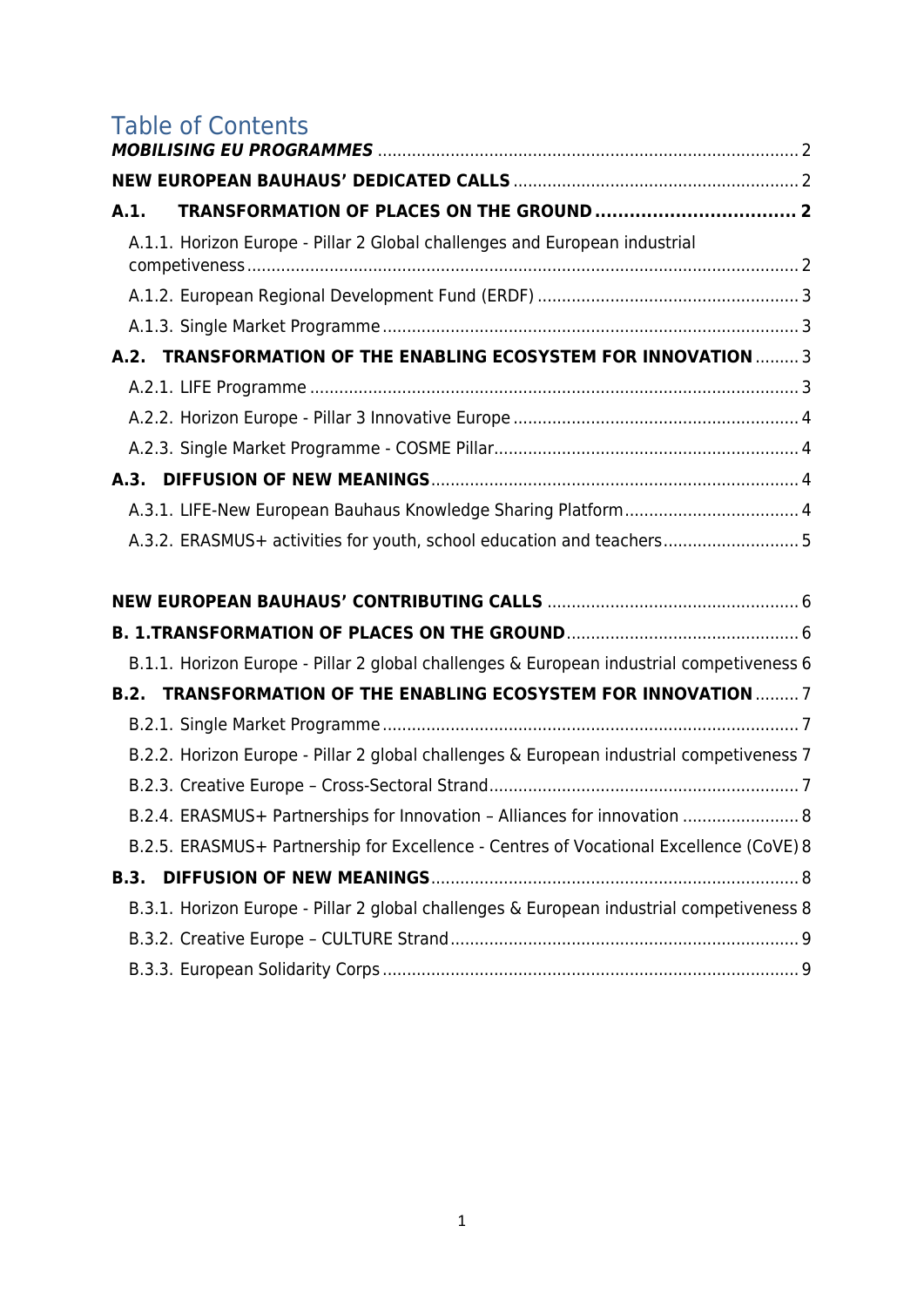# *MOBILISING EU PROGRAMMES*

Commission services have defined the first elements of a support framework for the implementation of the New European Bauhaus with a number of pilot actions starting in September 2021. A collective effort will be necessary in the financial dimension, hence at EU level, the combination of several EC financing instruments based on their complementary scope will be the essential element. The financial impact of the proposal related to the EU contribution will be accommodated within the current financial envelopes 2021-2027 of the programmes concerned and within the agreed staff resources.

There will be a need to reinforce the financial support offered by the EU programmes with other local, regional, national funds under shared management to ensure the diffusion of the concept on the ground. Especially the changes in the built environment require a massive funding that can only be achieved by combining all possible sources. The Commission will devote particular attention to the coordination of the different programmes during their deployment.

The support framework can be divided in two components: a first set of calls has been dedicated specifically to the financing of New European Bauhaus projects; a second set of calls has included the New European Bauhaus as a priority or as an element of context, providing opportunities for projects to contribute to the initiative while not focusing exclusively on it.

# **NEW EUROPEAN BAUHAUS' DEDICATED CALLS**

# **A.1. TRANSFORMATION OF PLACES ON THE GROUND**

The first layer of the support framework should aim at supporting local concrete transformation on the built environment in accordance with the core values of aesthetics, sustainability and social inclusion. Achieving the goals of New European Bauhaus through the implementation of local transformation projects will require extensive support to capacity building of regional and local authorities and managing authorities

#### A.1.1.Horizon Europe - Pillar 2 Global challenges and European industrial competiveness

FOR: **All eligible entities under HE** |BUDGET: **EUR 25 million** |WHEN: **September 2021- January 2022**

**HORIZON-MISS-2021-NEB-01-01**: Support the deployment of lighthouse demonstrators for the New European Bauhaus initiative in the context of Horizon Europe missions: The lighthouse demonstrators will tackle NEB-relevant challenges using a mission-oriented approach (impactful, measurable, targeted), taking into account the three core NEB principles (sustainability, inclusion, aesthetics). Deployment of at least five ambitious and highly innovative 'lighthouse demonstrators' across the EU.

#### FOR: **All eligible entities under HE** |BUDGET: **EUR 10 million** |WHEN: **September 2021- January 2022**

**HORIZON-CL4-2021-RESILIENCE-02-32**: Social and affordable housing district demonstrators (IA): Demonstrators of innovative solutions for a sustainable and inclusive renovation of social and affordable housing districts following an integrated neighbourhood approach, in line with the objectives of the Affordable Housing Initiative, will contribute to the implementation of the New European Bauhaus.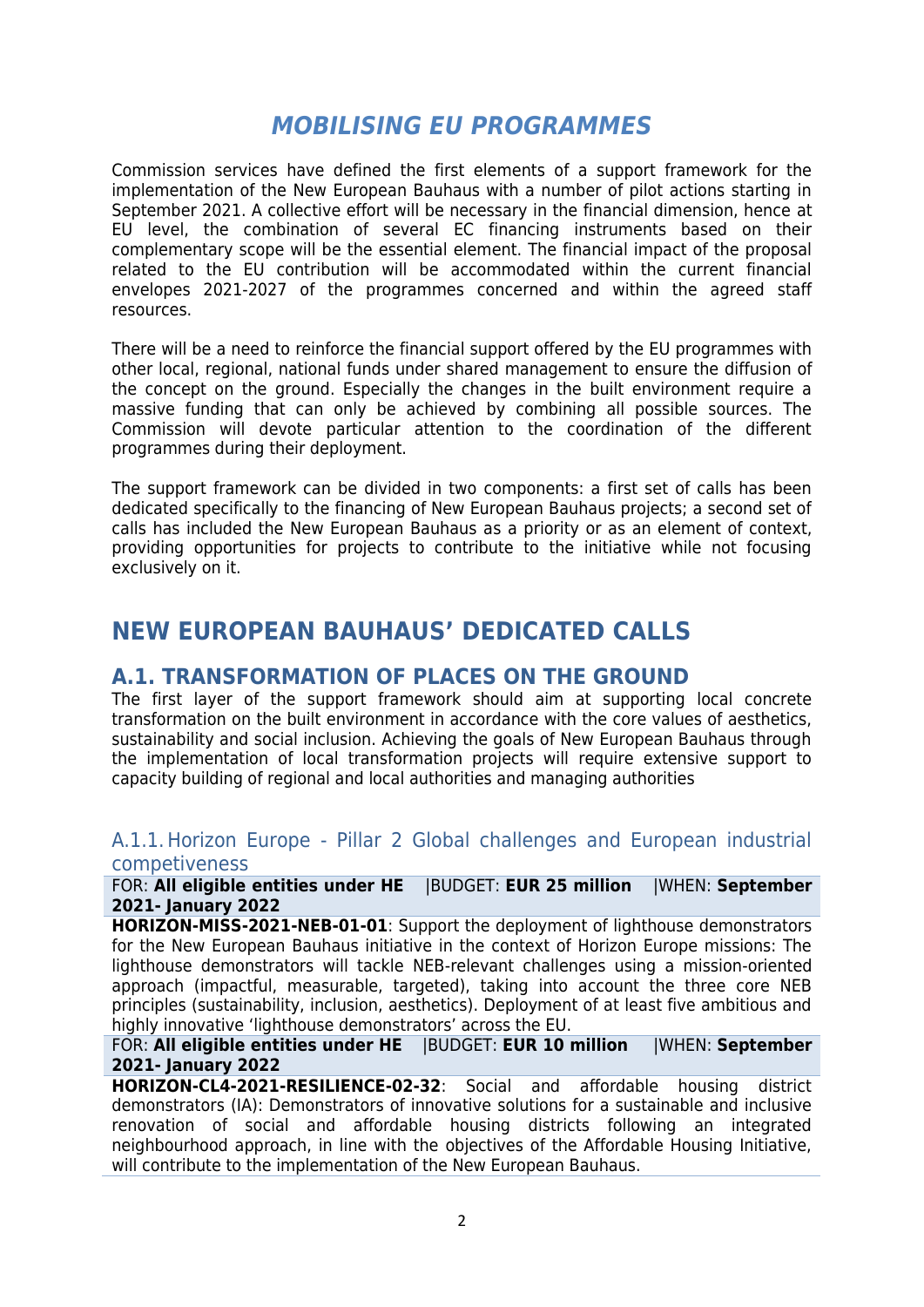#### FOR: **All eligible entities under HE** |BUDGET: **EUR 2 million** |WHEN: **2022**

**HORIZON-MISS-2021-CIT-01-02**: Collaborative local governance models to accelerate the emblematic transformation of urban environment and contribute to the New European Bauhaus initiative and the objectives of the European Green Deal: the call will aim at supporting innovative and collaborative models of local governance involving all citizens to think about climate-neutral urban transformation while promoting the New European Bauhaus principles.

#### FOR: **All eligible entities under HE** |BUDGET**: EUR 1 million** |WHEN: **September 2021 - January 2022**

**HORIZON-CL5-2021-D4-02-03**: Strengthening European coordination and exchange for innovation uptake towards sustainability, quality, circularity and social inclusion in the built environment as a contribution to the New European Bauhaus (this topic will be implemented under the Built4People Partnership). The call will aim at supporting a coordination and support action for: increasing the uptake of innovative solutions for a sustainable, human-centric and inclusive, quality built environment; intensifying peerlearning; increasing awareness on benefits from innovation and synergetic cross-border cooperation in the built environment sector; better acknowledging and integrating quality architecture and design principles; strengthening networking and co-financing of innovation.

FOR: **All eligible entities under HE** | BUDGET: **EUR 6 million** |WHEN: **January 2022 – April 2022**

**HORIZON-CL2-2022-HERITAGE-01-10:** The New European Bauhaus – shaping a greener and fairer way of life in creative and inclusive societies through Architecture, Design and Arts: The role of quality architecture as considered by focusing on sustainable and inclusive architecture and design as a means to embrace human diversity and ensure well-being, accessibility and safety for all. The interconnection between virtual and physical spaces should be taken into consideration, including with a view to the emerging concept of "hybrid environment".

## A.1.2. European Regional Development Fund (ERDF)

| FOR: Public authorities                         |                                                                                                                                                                                                                                                                                                                                  | <b>BUDGET: EUR 2.5 million</b> |                               | <b>WHEN:</b>     |
|-------------------------------------------------|----------------------------------------------------------------------------------------------------------------------------------------------------------------------------------------------------------------------------------------------------------------------------------------------------------------------------------|--------------------------------|-------------------------------|------------------|
| <b>February 2022</b>                            |                                                                                                                                                                                                                                                                                                                                  |                                |                               |                  |
|                                                 | <b>Technical Assistance:</b> Capacity building, identification of funding sources, developing<br>methodologies and sound processes underpinning the participatory co-design at local<br>level, investigating wider horizontal angles such as enabling/inhibiting factors for the<br>generation of New European Bauhaus projects. |                                |                               |                  |
| FOR: Public authorities<br><b>WHEN: Q3 2022</b> |                                                                                                                                                                                                                                                                                                                                  |                                | <b>BUDGET: EUR 20 million</b> |                  |
|                                                 | <b>European Urban Initiative:</b> Support an additional number (4 or more) of highly<br>innovative projects. The call will fund projects to deliver tangible, real-life examples of<br>New European Bauhaus interventions integrating the three core values of the NEB.                                                          |                                |                               |                  |
|                                                 | A.1.3. Single Market Programme                                                                                                                                                                                                                                                                                                   |                                |                               |                  |
| FOR:                                            | eligible<br>under                                                                                                                                                                                                                                                                                                                | <b>Single</b>                  | <b>Market</b>                 | <b>Programme</b> |

| FOR:         | eligible                       | under | <b>Single</b> | Market | <b>Programme</b>                                                                         |
|--------------|--------------------------------|-------|---------------|--------|------------------------------------------------------------------------------------------|
|              | <b>BUDGET: EUR 1.2 million</b> |       |               |        |                                                                                          |
|              |                                |       |               |        | WHEN: July 2021 -                                                                        |
| October 2021 |                                |       |               |        |                                                                                          |
|              |                                |       |               |        | <b>SMP-COSME-2021-HOUS-01 Affordable Housing Initiative:</b> Set-up an Affordable        |
|              |                                |       |               |        | Housing Initiative partnership at EU level that will deliver support to local industrial |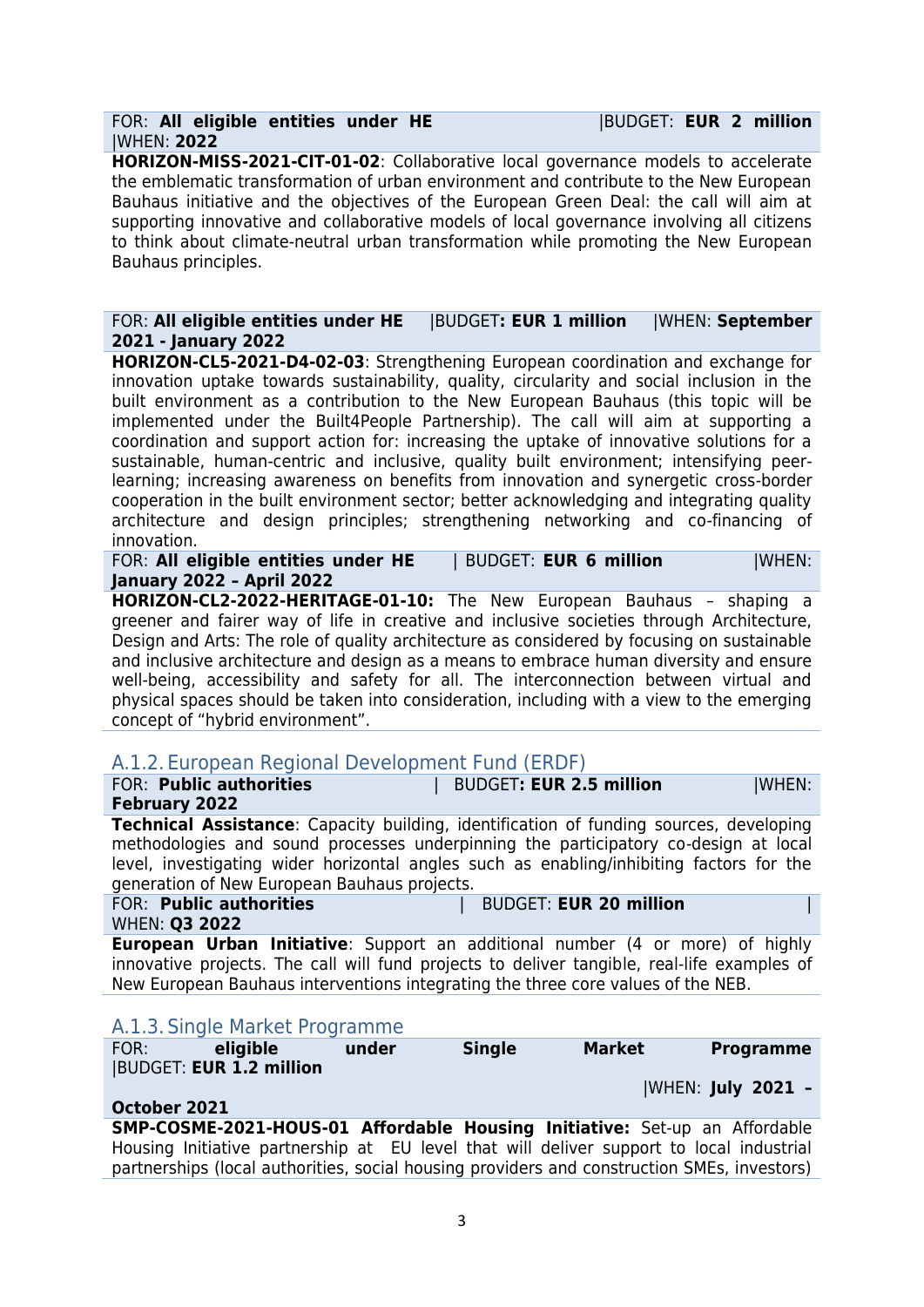for better access to funding opportunities, financial and technical assistance, as well as capacity building, exchange of best practices and knowledge transfer. This partnership will mobilise affordable and social housing actors at local level to roll-out lighthouse renovation projects at district level targeting social and affordable housing and following an integrated neighbourhood approach (sustainability, liveability, access to local and social services, innovation, business opportunities).

# **A.2. TRANSFORMATION OF THE ENABLING ECOSYSTEM FOR INNOVATION**

Our production systems must be fully based on a more thorough understanding of the societal and cultural impacts of products and services, relying also on "design for all" approaches that can cut across disciplines. Innovation should also be aiming at the integration of sustainability, inclusion and aesthetics into new solutions and products.

## A.2.1. LIFE Programme

FOR: **All eligible entities under LIFE** |BUDGET: **EUR 13 million** (estimated budget for New European Bauhaus projects) | WHEN: | WHEN: | WHEN: | WHEN: | WHEN: | WHEN: | WHEN: | WHEN: | WHEN: | WHEN: | WHEN: | WHEN: | WHEN: | WHEN: | WHEN: | WHEN: | WHEN: | WHEN: | WHEN: | WHEN: | WHEN: | WHEN: | WHEN: | WHEN:

### **July 2021 – November 2021**

**LIFE-2021-SAP-ENV-ENVIRONMENT**: The **LIFE projects** will support the New European Bauhaus initiative to make the Green Deal a cultural, human centred and positive, "tangible" experience. Specific incubator projects targeting transversal environmental challenges with the involvement of the relevant scientific, governmental, civil and entrepreneurial communities in view to design future ways of living, situated at the crossroads between science, environment, art and culture. These projects will integrate the three dimensions of the New European Bauhaus. Non-exclusive specific areas of intervention could encompass, for example, the urban, recreational, living and working environments, buildings and building fabrics, mobility schemes, sustainable materials, recycling, sustainable soil use, green space development and biodiversity protection, etc.

# A.2.2.Horizon Europe - Pillar 3 Innovative Europe

|WHEN**: October 2021**

FOR: **Start-ups** | BUDGET: **EUR 700 000**

**Acceleration of the New European Bauhaus start-ups by the EIT**: identify the most promising European start-ups and scale-ups with innovative solutions able to support the New European Bauhaus. Accelerate them with the most fitting services to grow European champions that can support the NEB initiative to propel job creation, innovation, growth for Europe

# A.2.3. Single Market Programme - COSME Pillar<sup>1</sup>

FOR: **Designers, creative professionals, SMEs, tech providers** |WHEN: **October 2021**

| BUDGET: EUR 4 million

**.** 

**Worth Partnership Project**: One of the calls for expression of interest under the Worth Partnership Project will be dedicated to New European Bauhaus. This incubation and acceleration action provides dedicated support (mentoring, coaching and visibility) to business partnerships between designers, manufacturers/craftsmen and tech providers. The selected partnerships receive support to develop new business ideas (products, services, production processes or business models) in lifestyle industries, including furniture home décor, interior design and architecture, as well as fashion.

<sup>1</sup> https://eufundingoverview.be/funding/cosme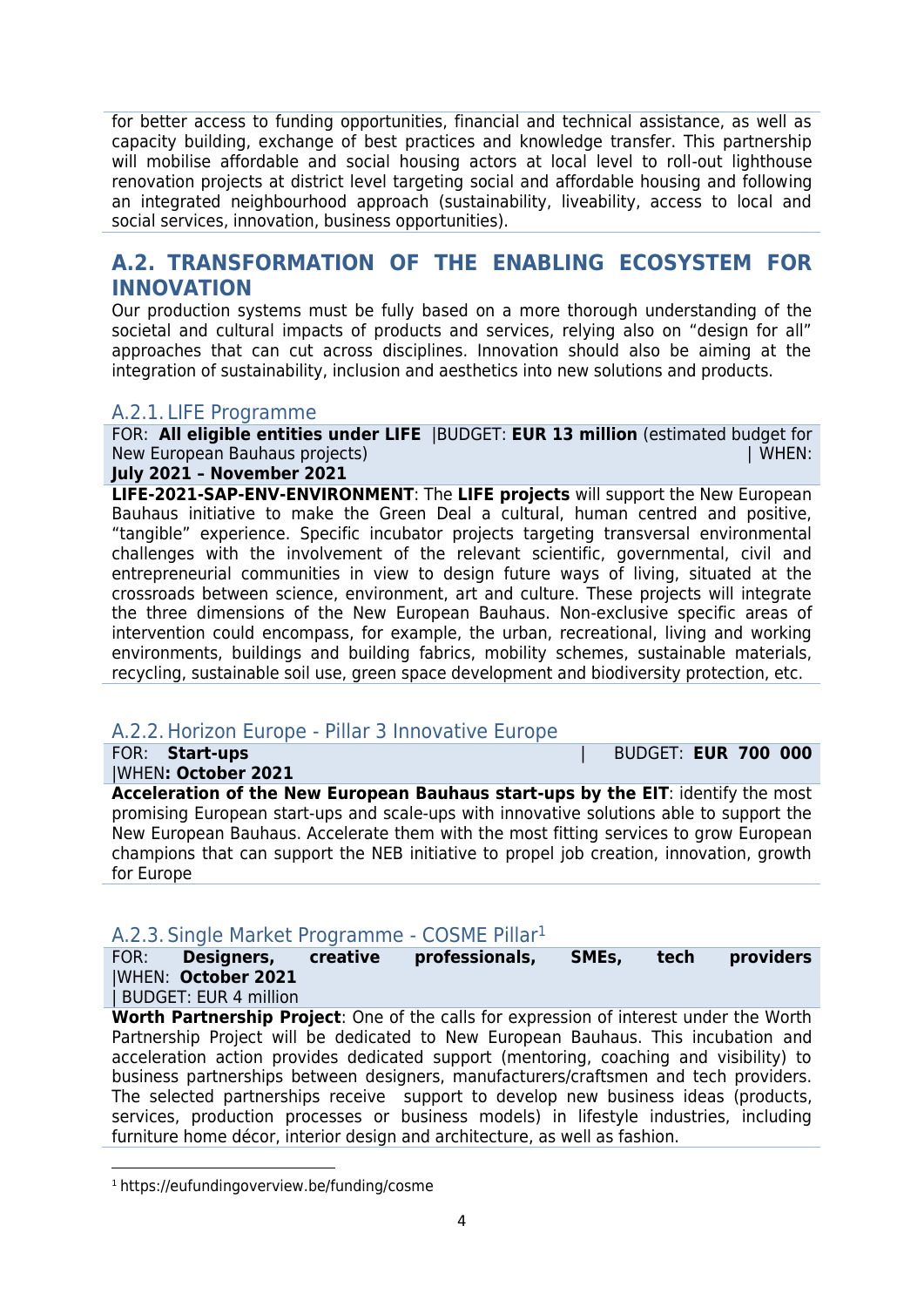FOR: **public buyers** (cities, regions, hospitals, central purchasing bodies, etc.) |WHEN: **Open**

BUDGET: no pre-established amount allocated to the New European Bauhaus

The **Big Buyers collective intelligence** and action programme (Big Buyers 3 – BB3) aims to foster cooperation between participants to improve procurement practice, share expertise, jointly engage the market, and foster the use of innovation procurement. The participants should prepare elements for the relevant procurement procedures. Moreover, their aggregate weight should be used to pull the market towards developing innovative solutions. This project aims at contributing to the economic recovery of the EU, stimulating innovation and start-ups. At least one of the 10 Working Groups that will be established must be set in the area of the New European Bauhaus.

# **A.3. DIFFUSION OF NEW MEANINGS**

A more systematic application of co-design processes involving communities and civil society and relying on inter-generational and multidisciplinary collaboration (including, among others, science and technology, digital applications, sociology, social sciences, political science, economics, culture, education, design) seems to be a key element to address social and environmental challenges as reported by the contributors to the New European Bauhaus co-design phase.

#### A.3.1. LIFE-New European Bauhaus Knowledge Sharing Platform

| <b>FOR: ALL</b> | <b>BUDGET: EUR 150.000</b> | WHEN: |
|-----------------|----------------------------|-------|
| November 2021   |                            |       |

A **platform meeting** to showcase projects financed through LIFE and H2020 programmes which are good examples of already deployed New European Bauhaus' realities to provide inspiration for new projects to support a wider diffusion of the New European Bauhaus values.

## A.3.2. ERASMUS+ activities for youth, school education and teachers<sup>2</sup>

FOR: **any public or private organisation active in the field of youth** |WHEN: **2022**

|BUDGET: (tbc) : no pre-established amount allocated to the New European Bauhaus The European Youth Together action supports transnational partnerships for youth organisations aiming to reinforce the European dimension of their activities, enabling young people across Europe to set up joint projects, organise exchanges and promote trainings. This action can contribute to New European Bauhaus related activities.

FOR: **School staff in ECEC<sup>3</sup>, primary, secondary, VET** (e.g. teachers, headmasters) | WHEN: **2022**

|BUDGET: n.a.<sup>4</sup>

1

The eTwinning 2022 annual theme will be 'Our future beautiful, sustainable, together: Schools and the New European Bauhaus: Imagining a creative learning environment in green and inclusive schools'. Teachers and school staff will be invited to reflect with their students about their school in the "post-Covid" time. They will develop their vision of the ideal school. The annual eTwinning theme is prominently covered by campaigns throughout the year, the eTwinning annual conference in October, and the eTwinning

<sup>&</sup>lt;sup>2</sup>The Erasmus funding may be complemented by other national or European funds, such as the Recovery and Resilience Facility, European Regional Development Fund (ERDF) the European Social Fund (ESF+), the Technical Support Instrument (TSI), Horizon Europe, and InvestEU. <sup>3</sup> Early Childhood Education and Care

<sup>4</sup> The annual eTwinning theme is organised and implemented by the eTwinning Central Support Service financed by Erasmus+. All related activities, publications, and campaigns are integral part of the respective service contract.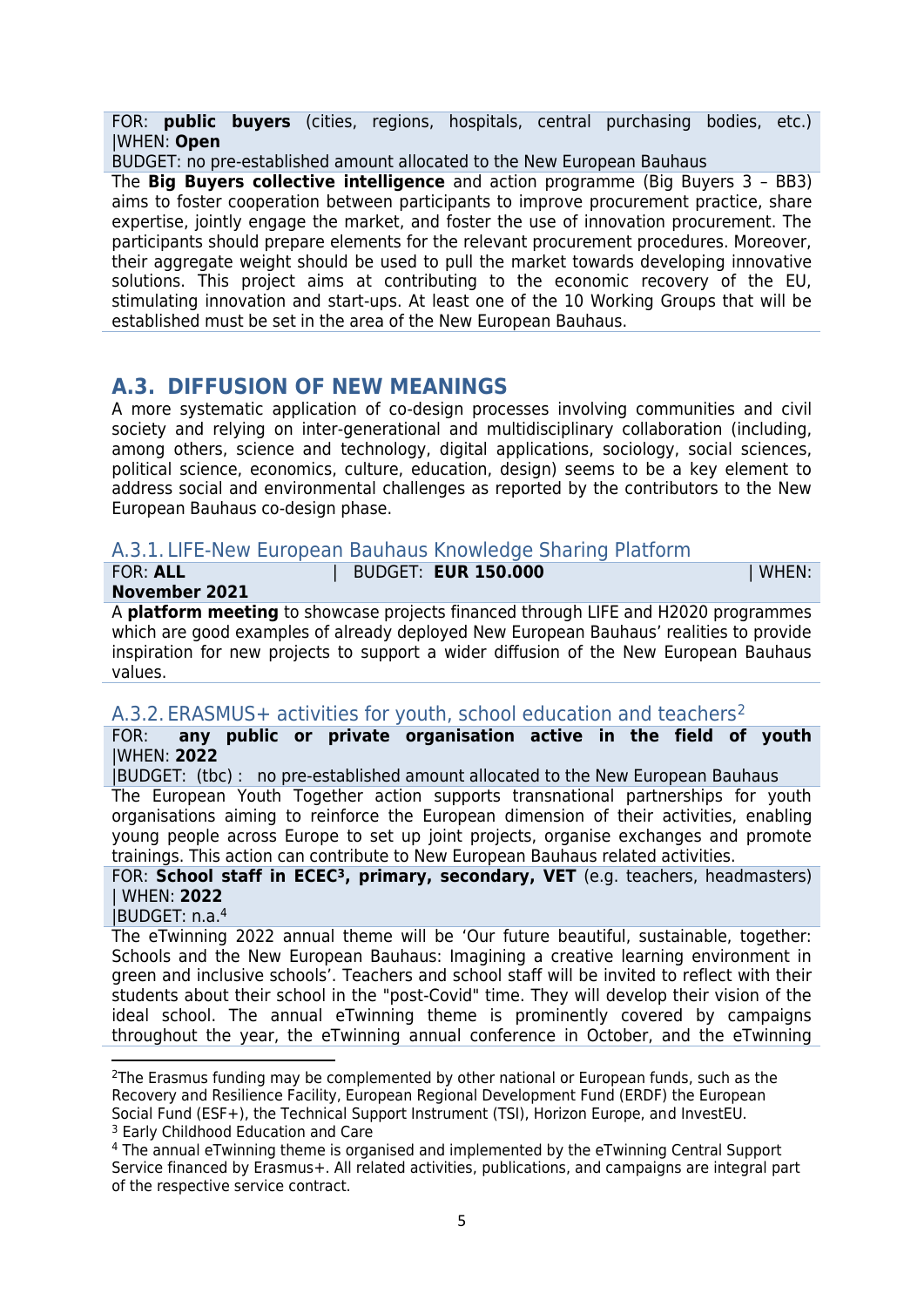annual book. In addition, major New European Bauhaus events relevant for school education stakeholders will be added to the calendar on the School Education Gateway as such relevant for adult education professionals will be added to the Electronic Platform for Adult Learning in Europe (EPALE calendars. The respective social media channels of all platforms will cover these equally.

#### FOR: **Organisations having completed an Erasmus+ project including outstanding teaching practices**

|BUDGET: No specific budget for awardees | WHEN: **T2 2022**

The European Innovative Teaching Award 2022 could focus on topics related to the New European Bauhaus, in particular the link between sustainability, participation and inclusion, as well as innovative teaching and learning and the whole school approaches that would bring together all actors at community level. It would highlight successful projects in the Erasmus+ programme and provide these projects an opportunity to connect and work together.

FOR: **DiscoverEU participants** |BUDGET: no pre-established amount allocated to the New European Bauhaus |WHEN: **2022**

Every year, DiscoverEU promotes activities around a certain theme. In 2022, the annual theme of DiscoverEU will be linked to the New European Bauhaus initiative.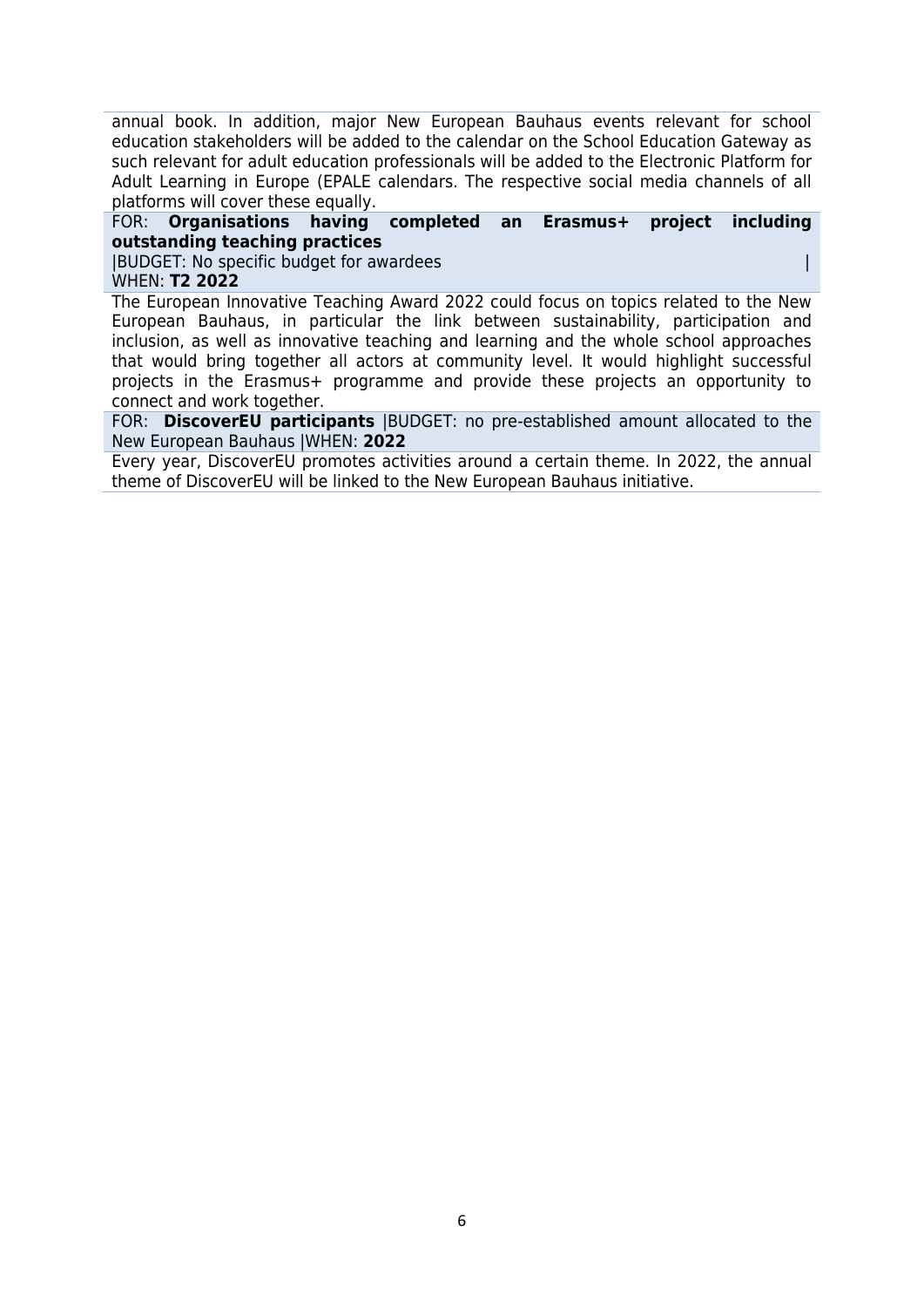# **NEW EUROPEAN BAUHAUS' CONTRIBUTING CALLS**

Some other actions will contribute to achieve the New European Bauhaus' objectives by including the initiative as an element of context in their calls.

# **B. 1.TRANSFORMATION OF PLACES ON THE GROUND**

Research and experimentation in relation to the construction, renovation and heritage sectors can contribute to the new European Bauhaus in developing new tools and new solutions which can be embodied in transformation projects.

## B.1.1.Horizon Europe - Pillar 2 global challenges & European industrial competiveness

FOR: **All eligible entities under HE** |BUDGET: no pre-established amount allocated to the New European Bauhaus| WHEN**:** 

#### **June 2021 – September 2021**

**HORIZON-CL4-2021-TWIN-TRANSITION-01-10:** Digital permits and compliance checks for buildings and infrastructure (IA): 3 projects to enhance a) efficiency and productivity gains, fewer errors in design and construction processes; b) Automated, faster, more accurate and more efficient permitting and compliance for construction works (e.g. regulatory, health and safety, performance); c) Improved build quality and resource efficiency in construction, in line with the aims of the New European Bauhaus initiative.

FOR: **All eligible entities under HE** |BUDGET: no pre-established amount allocated **to the New European Bauhaus | WHEN:**  $\mathbf{W}$  **New European Bauhaus | WHEN:**  $\mathbf{W}$  **WHEN:**  $\mathbf{W}$ 

#### **October 2021** – **March 2022**

**HORIZON-CL4-2022-TWIN-TRANSITION-01-09**: Demonstrate the use of Digital Logbook for buildings (IA): 2 projects to work on a) Improved resource efficiency and decarbonisation of buildings; b) Improved linkages of existing databases, tools and sources for digital building logbooks; c) Improved usability of digital building logbooks through user eXperience, taking into account issues of accessibility as well as inclusivity; d) New or improved tools for collection and update of relevant data; e) Demonstrate other benefits of using digital building logbooks e.g. safety and health in buildings and construction for instance by structural health monitoring; cost effectiveness, efficiency gains in terms of time; enhanced climate resilience.

FOR: **All eligible entities under HE** |BUDGET: no pre-established amount allocated to the New European Bauhaus | WHEN: **October 2021 –**

#### **February 2022/ September 2022**

**HORIZON-CL6-2022-CIRCBIO-02-01-two-stage:** Integrated solutions for circularity in buildings and the construction sector (IA) to contribute to the New European Bauhaus by: 1) projects on increased deployment and market uptake of innovative solutions a) for construction, waste prevention, lifetime extension and improvement of lifecycle performance of buildings and their components; b) to design and manufacture for disassembly, waste prevention and management, reuse and recycling in the construction sector, including production and assembling; 2) Enhanced diffusion of advanced digital solutions; 3) Increased recovery and recycling rates of construction and demolition waste; 4) Improved elimination of hazardous substances from secondary materials; 5) Increased upcycling of reused and recycled material in construction; and 6) Increased knowledge about the overall environmental footprint of buildings and construction materials and increased practical application of the Commission's Product Environmental Footprint method.

FOR: **All eligible entities under HE** |BUDGET: no pre-established amount allocated to **the New European Bauhaus |WHEN:**  $\blacksquare$ 

**September 2021 – January 2022**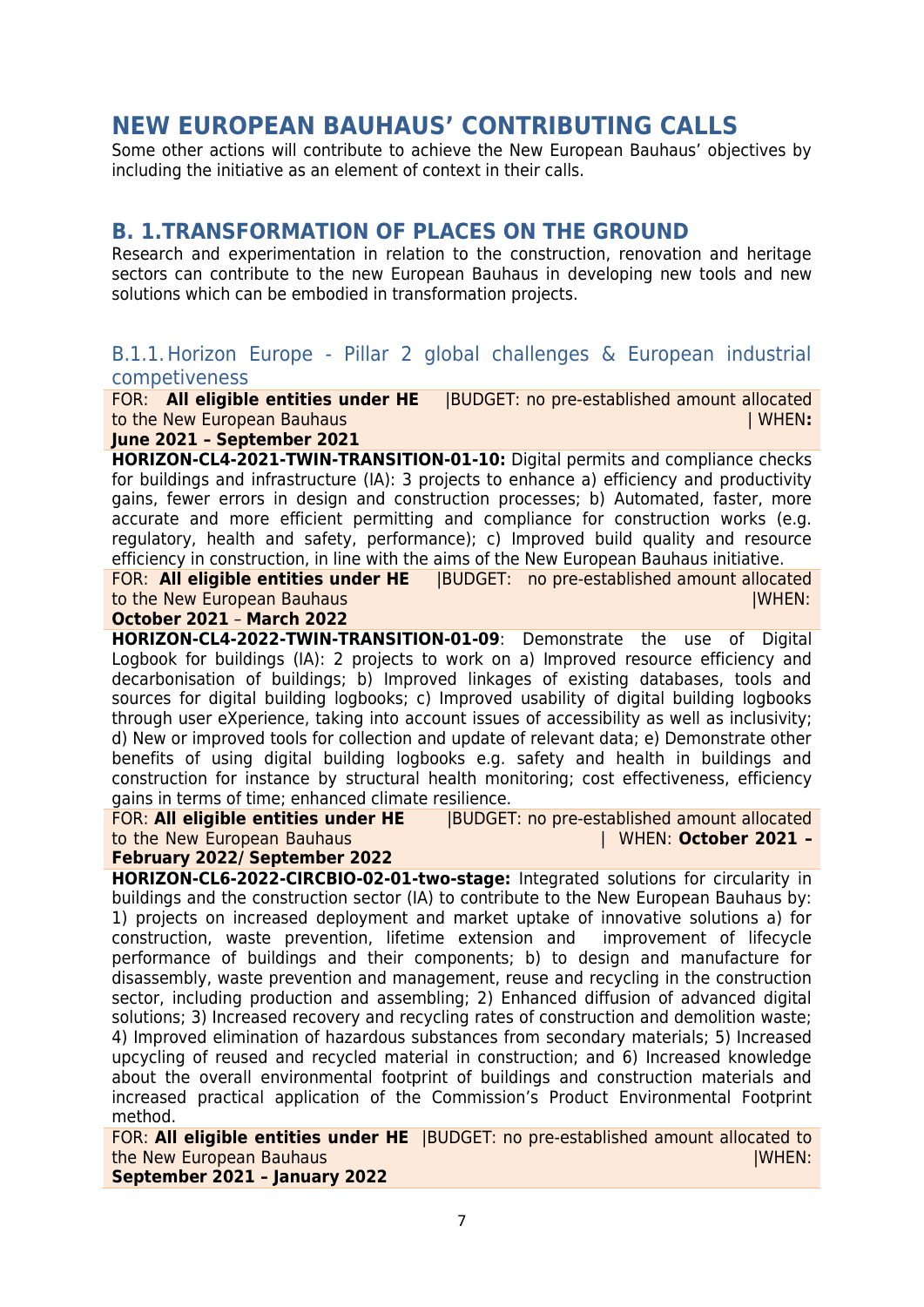**HORIZON-CL5-2021-D4-02-02:** Cost-effective, sustainable multi-functional and/or prefabricated holistic renovation packages, integrating RES and including re-used and recycled materials (Built4People). Should cover large-scale, real life demonstration of promising technology innovations that respect sustainability life cycle principles, are useful for a wide range of environmental conditions and lead to an improvement of indoor environment and user comfort, satisfaction, as well as accessibility while keeping respect of the aesthetic, the historical value and/or the local architectural identity.

# FOR: **All eligible entities under HE** |BUDGET: no pre-established amount allocated to the New European Bauhaus | WHEN: | WHEN: | WHEN: | WHEN: | WHEN: | WHEN: | WHEN: | WHEN: | WHEN: | WHEN: | WHEN: | WHEN: | WHEN: | WHEN: | WHEN: | WHEN: | WHEN: | WHEN: | WHEN: | WHEN: | WHEN: | WHEN: | WHEN: | WHEN: | WHE

#### **September 2021 – January 2022**

**HORIZON-CL5-2022-D4-02-03:** Sustainable and resource-efficient solutions for an open, accessible, inclusive, resilient and low-emission cultural heritage: prevention, monitoring, management, maintenance, and renovation (Built4People). To deliver technically and socially innovative, sustainable, energy and resource-efficient solutions for the costeffective improvement and preservation of cultural heritage built environment along all relevant aspects: inclusion, accessibility, resilience, environmental and energy performance and along all life cycle. The involvement of relevant stakeholder groups (e.g. civil society organisations, associations, cultural heritage stakeholders such as cultural heritage protection bodies) and citizens' acceptance and socially innovative ideas should be ensure**.**

# **B.2. TRANSFORMATION OF THE ENABLING ECOSYSTEM FOR INNOVATION**

Transformation of places along the New European Bauhaus principles will also require the adaptation of business models and the developments of new approaches. In this context, the social economy can bring an important contribution to the initiative.

# B.2.1. Single Market Programme

FOR: **eligible under Single Market Programme** | BUDGET**: EUR 4 million** | WHEN: **September 2021**

**Social Economy and Local Green Deals supporting SMEs to be more resilient:** This call for proposals will support building partnerships across regions and cities on Local Green Deals and on social economy to boost territorial resilience and re-design of local economic growth. Focus on capacity building for cities/local authorities' & social economy enterprises, citizens' participation & empowerment The action will support partnerships in implementing Local Green Deals, and in fostering social economy community resilience for sustainable and inclusive local development and the twin transition. New European Bauhaus is one among the priority themes.

# B.2.2.Horizon Europe - Pillar 2 global challenges & European industrial competiveness

FOR**: All eligible entities under HE** |BUDGET: no pre-established amount allocated to the New European Bauhaus|WHEN: **June 2021 – September 2021**

#### HORIZON-CL4-2021-RESILIENCE-01-31: European Technological and Social Innovation Factory (RIA): Financial and capacity building support for social innovators to develop their ideas into concrete solutions that will contribute to the New European Bauhaus.

Innovation involving the creative and education sector can also contribute to the objectives of the New European Bauhaus.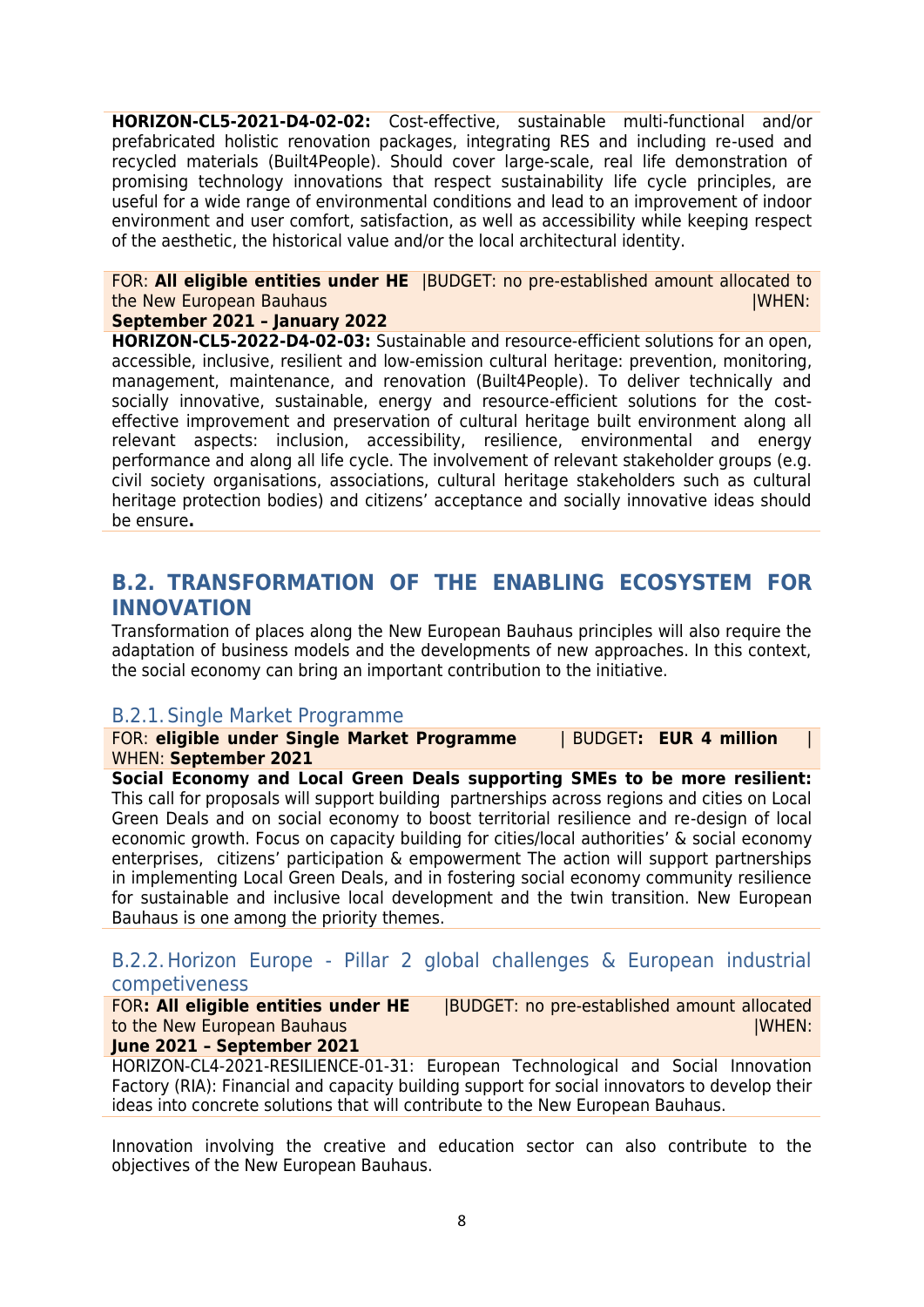# B.2.3.Creative Europe – Cross-Sectoral Strand

#### FOR: **Organisations active in Culture and Creative Sectors** |WHEN: **June – 5 October 2021**

#### BUDGET: no pre-established amount allocated to the New European Bauhaus

**CREA-CROSS-2021-INNOVLAB Creative Innovation Labs** support the design and testing of innovative digital solutions with a potential positive long-term impact on multiple cultural and creative sectors. The Labs facilitate the creation of innovative solutions (e.g. tools, models and methodologies) that should be easily replicable and have a potential for market penetration. Projects can focus on Greening of the value chain across the cultural and creative sectors, including actions that contribute to the New European Bauhaus.

#### B.2.4. ERASMUS+ Partnerships for Innovation – Alliances for innovation

#### FOR: **public and private organisations active in the fields of education and training** |BUDGET: TBC<sup>5</sup> | WHEN: **2022**

**The Alliances for innovation under Erasmus+** (targeting cooperation between a wider range of stakeholders: students, universities, companies, NGOs, civil society etc.) will contribute to the New European Bauhaus related activities through a dedicated priority. It would target both higher education and VET sectors.

# B.2.5. ERASMUS+ Partnership for Excellence - Centres of Vocational Excellence (CoVE)<sup>6</sup>

FOR: **Vocational Education and Training (VET) providers, higher education institutions** , research institutions, science parks, innovation agencies, companies, chambers and their associations, social partners, social enterprises, sectoral skills councils, among others **|**WHEN: **September/October 2021**

|BUDGET: no pre-established amount allocated to the New European Bauhaus

The CoVE initiative supports a bottom-up approach to **Vocational Excellence** involving a wide range of local stakeholders. It enables VET institutions to rapidly adapt skills provision to evolving economic and social needs, including the digital and green transitions. They could contribute to the delivery phase of the New European Bauhaus initiative by collaborating with the communities involved in the local transformations fostered by the initiative. CoVEs operate in a given local context, being the linchpin of skills ecosystems for innovation, regional development, and social inclusion, while working with CoVEs in other countries through international collaborative networks.

# **B.3. DIFFUSION OF NEW MEANINGS**

Working with communities in a collaborative will be a fundamental learning space for the new European Bauhaus.

#### B.3.1.Horizon Europe - Pillar 2 global challenges & European industrial competiveness

| FOR: All eligible entities under HE |                                                                                  |  | BUDGET no pre-established amount allocated to |  |  |  |                |
|-------------------------------------|----------------------------------------------------------------------------------|--|-----------------------------------------------|--|--|--|----------------|
| the                                 | <b>New</b>                                                                       |  | European                                      |  |  |  | <b>Bauhaus</b> |
|                                     | <b>IWHEN: June 2021 - October 2021</b>                                           |  |                                               |  |  |  |                |
|                                     | HORIZON-CL4-2021-HUMAN-01-19: Testing innovative solutions on local communities' |  |                                               |  |  |  |                |

<sup>5</sup> The budget for this action is part of the Erasmus+ annual work programme 2022, including the split of the yearly budget between actions, to be validated by the Erasmus+ Committee and decided by the Commission on a yearly basis.

<sup>6</sup> Centres of Vocational Excellence webpage

**.**